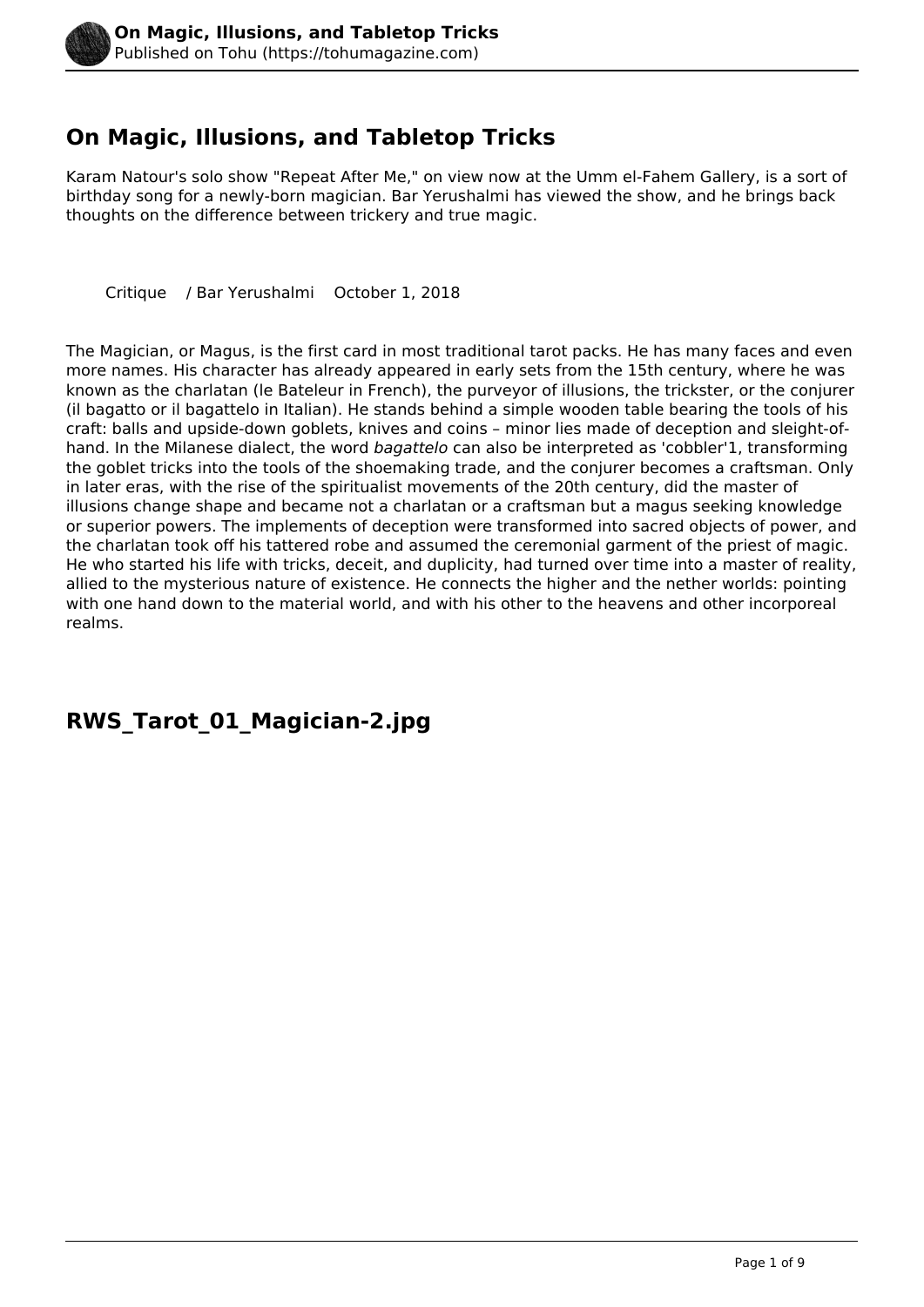

Published on Tohu (https://tohumagazine.com)



[1]Left: The Magician (I), from the Rider-Waite tarot deck. Right: The Mountebank, from the Tarot of Marseille

Indeed, magic is deceptive, just like its shape-shifting practitioners. And that is also the strange case of the artist [Karam Natour](http://www.karamnatour.com/) [2], whose solo show "Repeat After Me" at the Umm el-Fahem Gallery is a sort of birthday song for the newly born magician, who has emerged from the pit of street pranksters.

In the opening scene of the central film in the show, the artist stands in a large living room decorated with flags and balloons, surrounded by family members who have gathered together. "This film has no subtitles," he announces in three languages, to hand-clapping in the background. "Dear viewer, *mabrouk* (bless you), you are still alive."

#### [KaramNatour\\_RAM\\_01.jpg](https://tohumagazine.com/file/karamnatourram01jpg) **[3]**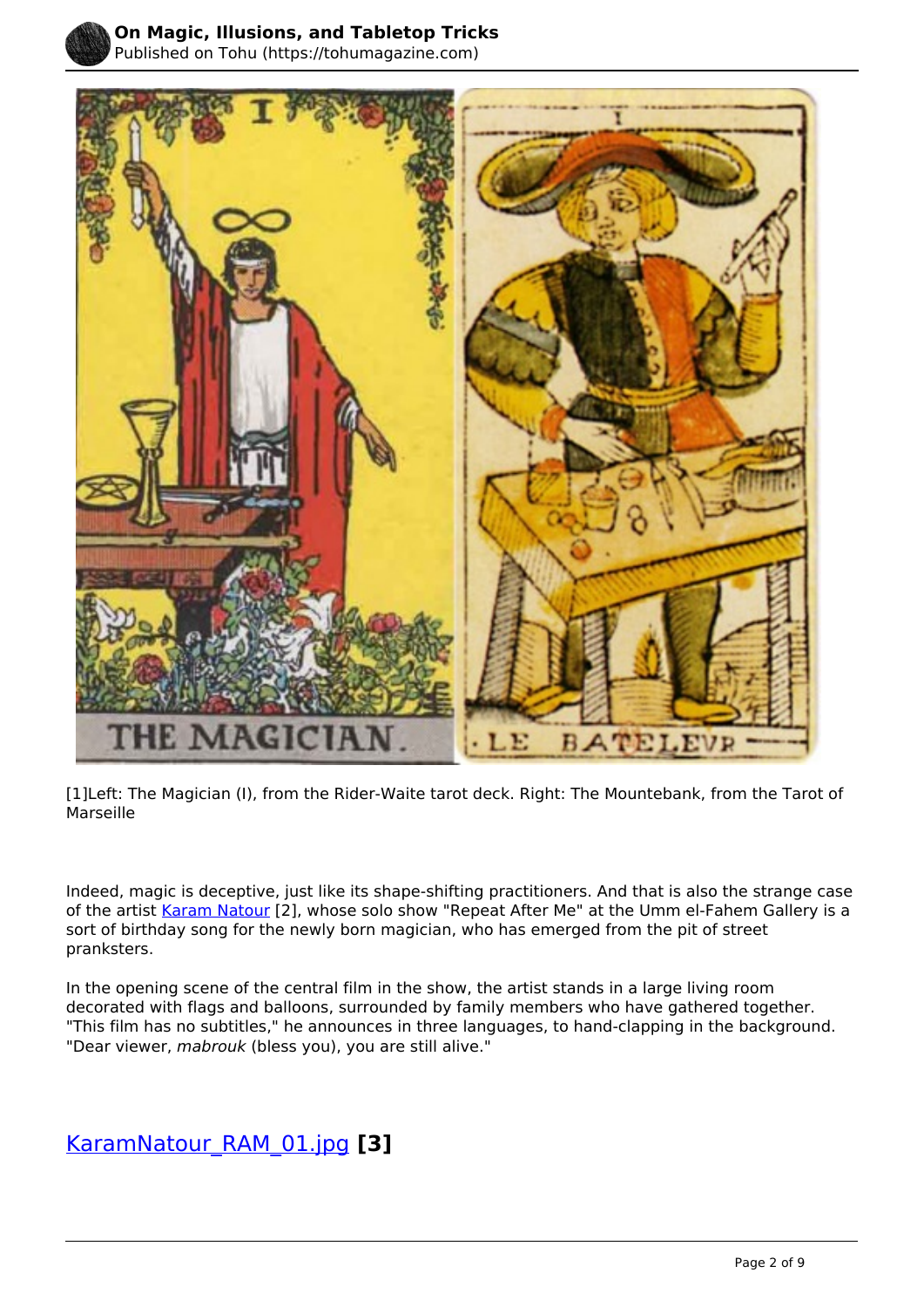



[4]Karam Natour, still from the video Repeat After Me, 2018 The Umm el-Fahem Art Gallery

 sounds according to instructions from their mother. Or *Heat in my Head*, from 2015, which opens To those familiar with Natour's previous work, his use of the power of language and words is not just plain semiotics, but a significant tool with which he operates and manipulates the surrounding world. For instance, in *Yoman*, from 2014, he and his twin brother are sitting on the floor, making animal with him asking his mother to speak only Hebrew, and no Arabic. Language for Natour is like a battlefield, a power play, and whoever knows the proper word, the proper name, the proper language gains control over the other.<sup>2</sup>

The announcement regarding the skipping of subtitles, at the beginning of this video, is the artist's conscious choice to give up his training wheels: the ability to be translated and comprehended by the viewer, to relinquish his power as creator and manipulator of the word. This film will have no cheap tricks, he proclaims, and reminds us that we are still alive; the image can exist without being mediated by language. On the magician-artist table the words are not only signifiers – they are guides, holding meaning and power. He asks us, his family members, the place where he lives, to "repeat after him," to be the guides on the new trail he trads.

In another scene, Natour positions himself with all the men in his extended family behind him. He asks them to repeat after him: "I am a man," "I'm here," "I'm an animal," "I'm a number." Like school children, they all giggle and repeat after him gleefully. Another scene, a sort of mirror image, shows the women of the family against a black background, each holding a plate in her hands. One by one they break the plates and say: the evil is broken (انكسر الشر, *inkasar elshar*). Like in an exorcism, or a rite to cast out the evil eye, the tribe's mothers break their invisible bonds, either be personal or collective. The camera stands witness, documenting the event.

#### [KaramNatour\\_RAM\\_08.jpg](https://tohumagazine.com/file/karamnatourram08jpg) **[5]**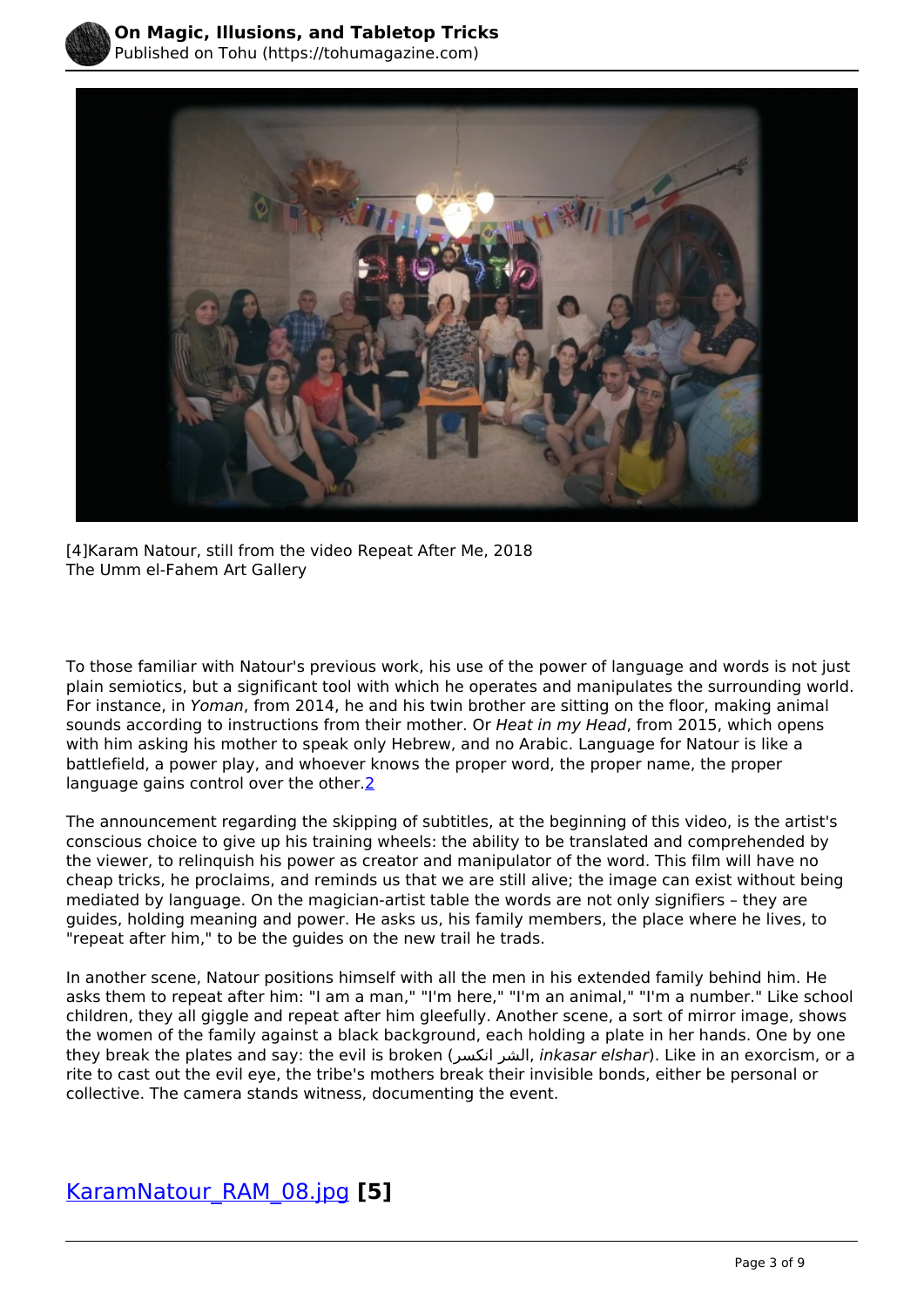



[6]Karam Natour, still from the video Repeat After Me, 2018 The Umm el-Fahem Art Gallery

Do these acts remain within the boundaries of the symbolic gesture, or do they exceed it and become something with a different meaning, which does not require the mediating labels of the art world or language? Is Natour an illusionist, a prankster, or a magician? To answer these questions we might need to make some underlying assumptions about the definition of magic.

Broadly, "magic" has two separate definitions. The first is the world of illusions, sleight-of-hand, and mechanical effects designed to fool the spectators and make them doubt what they see. The second definition comes from the field of anthropology and the study of religions (and might sometimes be referred to as Magick). It seeks to define a system of beliefs and social practices that do not fall under the jurisdiction of religion or science. Marcel Mauss, a 20th-century anthropologist and sociologist, attempted to create some postulations about the idea of magic in his *General Theory of Magic*. According to him, magic (in the anthropological sense) is a social act that channels collective social forces created through a system of shared beliefs. Mauss regards the idea of magic as a phenomenon common to every society, urban or tribal, that runs through the community like a thread of common faith, preserved over generations.3 The magician, according to Mauss, operates with forces and signifiers such as law, custom, language, and aesthetics, translating them through ritual into practical actions that carry meaning for the community: healing, predicting the future, removing curses, etc.

Back to Natour's work of magic: it seems that he fulfils those postulations. As I have shown, Natour addresses his family members - men and women, young and old - and performs acts of connection and communication among them as they jointly face the camera. Whether breaking plates or giving an Arabic lesson, he uses the social signifiers of language and image to create a healing ceremony through the familial body he belongs to, a complex, multi-layered constellation within which he produces acts of destruction, correction, learning, and mending.

As an enthusiast of the history of video, Natour quotes famous works from the early stages of video art, the Golden Age of artists such as Bruce Nauman, John Baldsessari, Joseph Kosuth, and Chris Burden, when the home video camera provided a new, virginal space for discovering the medium and breaching its boundaries. Natour revisits those iconic works like a believer going back to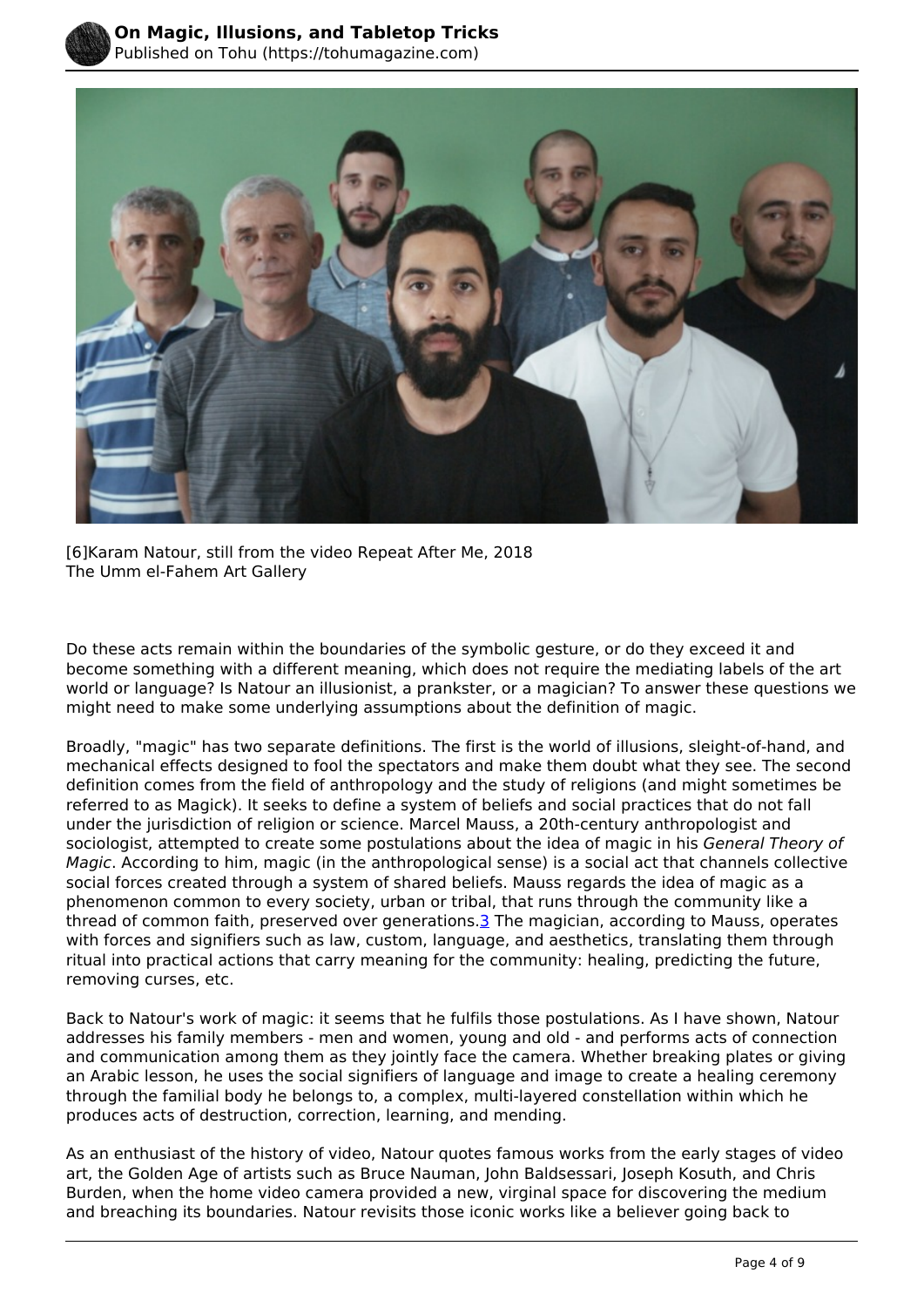

commune with his ancestors. He connects to the genealogy of video and marks the pioneers and the founding fathers who allow him to perform the rituals. Turning to the familial body also includes the family tree that the performer sees himself as being a part of.

In another work in the show "Alive," from 2018, Natour is shooting the video from a car moving through the streets of Shefa-ʻAmr, his hometown. He extends his arm through the window and points at people, objects, and places. "This house is alive," "these birds are alive," "these people are alive," he repeats in various iterations about everything that his finger indicates. Everything is alive, he reminds us, pointing in a simple, pathetic gesture. There is no hierarchy in his pointing at humans, animals, objects, and places, except the recognition of life's all-encompassing energy.

Whether it concerns the physical familial body, or the collective body of the art world - the act of actualization of life is at the basis of Natour's actions, allowing him to engender trust between himself, the actors who participate in his films and the viewers. Here, the magician cannot act alone; he depends on the community's faith in him (in this case, his family) and in his actions to succeed in giving force to his magic.



# [Alive2018\\_01.jpg](https://tohumagazine.com/file/alive201801jpg) **[7]**

[8]Karam Natour, still from the video Alive, 2018 The Umm el-Fahem Art Gallery

## [Alive2018\\_02.jpg](https://tohumagazine.com/file/alive201802jpg) **[9]**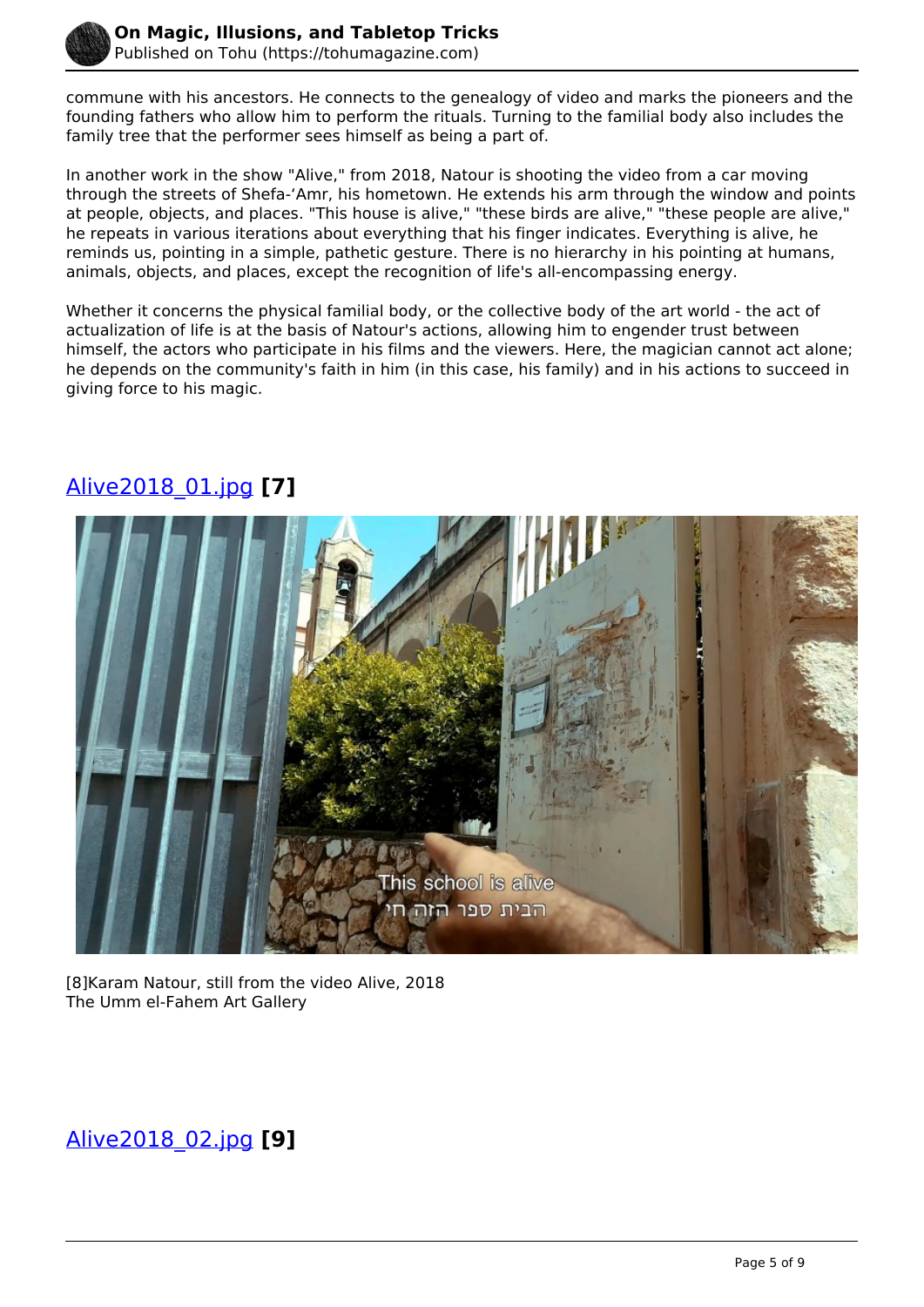



[10]Karam Natour, still from the video Alive, 2018 The Umm el-Fahem Art Gallery

 both revolve around the Sun. They all play their parts in the solar system in an awkward, earnest The artist, his uncle, and his cousins act in the film's most important scene. It is a long shot, run by the uncle alone, unsually for Natour. In a small, narrow room, the uncle whispers to each of the participants what their roles in the scene are, and positions them, as if in a play. Natour is placed in the center of the room as the Sun; his male cousin is Earth and the female cousin is the Moon, and dance, whirling through the tiny space as the uncle moves among them making mysterious directing motions and ordering them in the room according to some unknown inner logic. At a certain point in the scene, things change. The Sun leaves its spot in the center of the universe, and the other heavenly bodies move around without any order, leaving the magician-uncle alone in the room, where he continues to look at the camera and make his opaque motions. There is Something hypnotizing about the theatricality of this one-take scene, leaving the viewer no clues to fully understand it. The logic is clear to the participants only.

[KaramNatour\\_RAM\\_11.jpg](https://tohumagazine.com/file/karamnatourram11jpg) **[11]**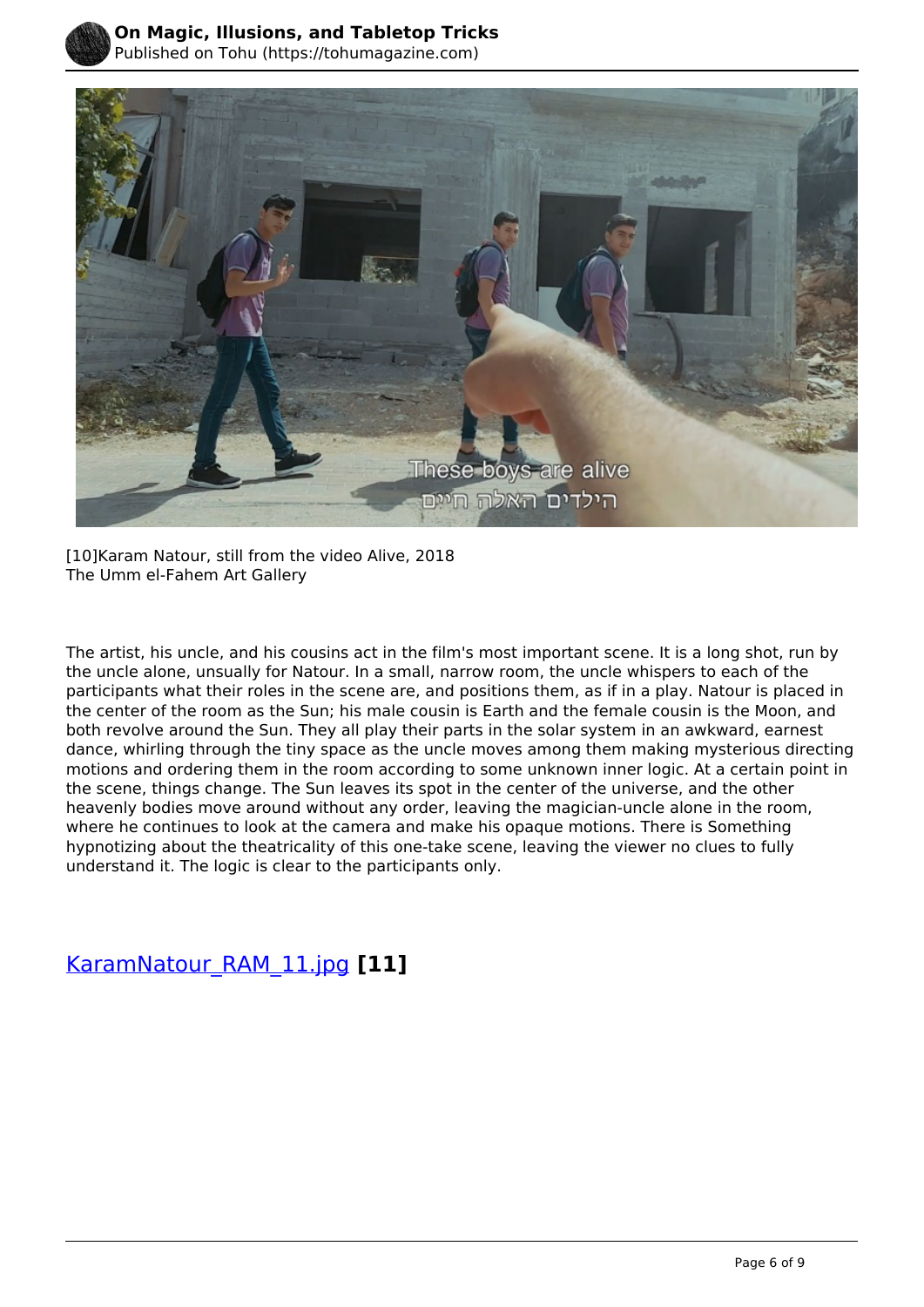



[12]Karam Natour, still from the video Repeat After Me, 2018 The Umm el-Fahem Art Gallery

[KaramNatour\\_RAM\\_03.jpg](https://tohumagazine.com/file/karamnatourram03jpg) **[13]**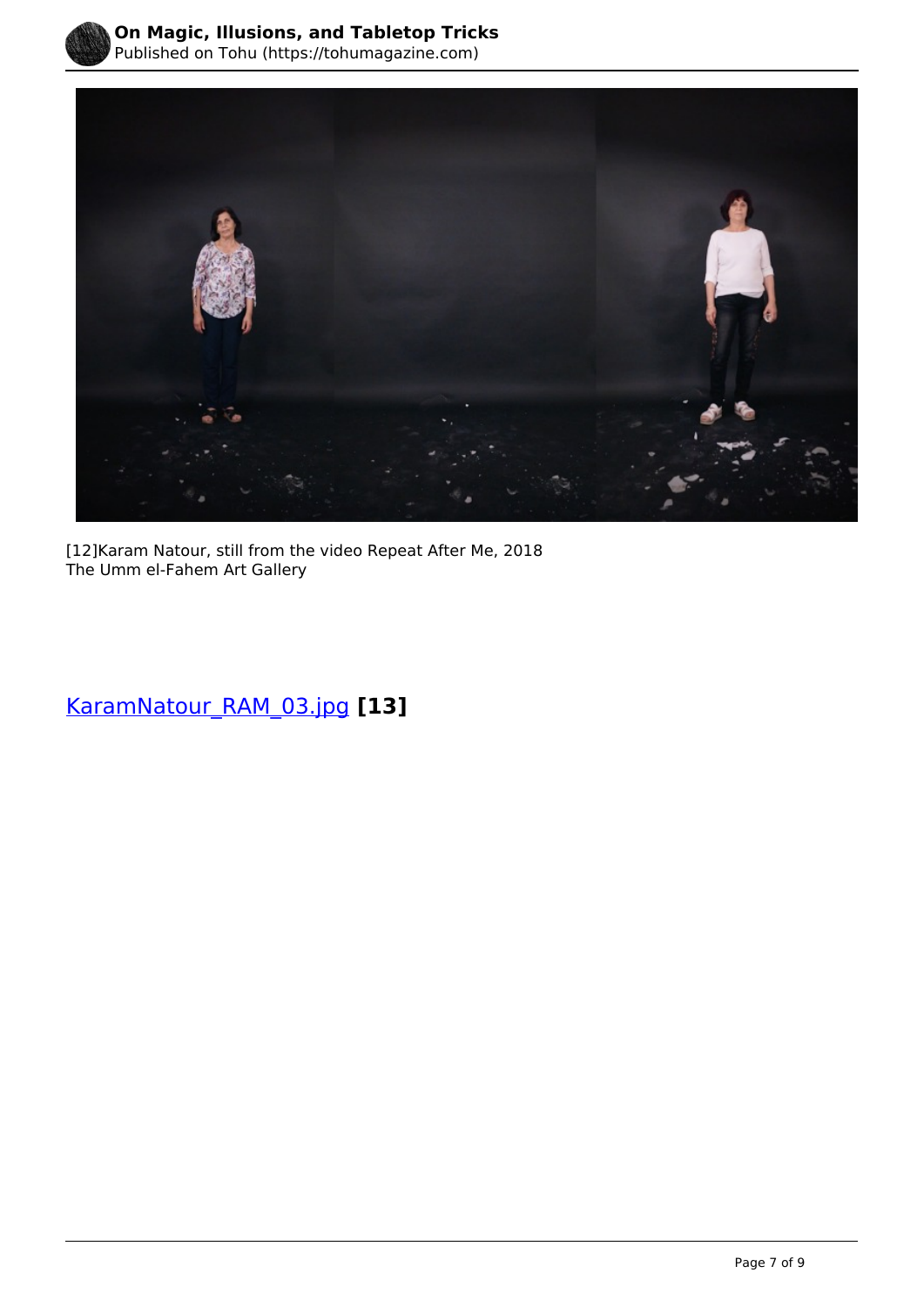

[14]Karam Natour, still from the video Alive, 2018 The Umm el-Fahem Art Gallery

 disturbs the forces of the universe and their order, so does the artist play his role in the quiet Magic, Mauss says, "is any rite that is not part of an organized cult: a rite that is private, secret, mysterious, and ultimately tending towards one that is forbidden."4 Thus Mauss marks the magician as a non-participant in the organized, hierarchical culture of religion. Its origins are in the margins of society, its power in the line separating illusion from reality. Like Natour's magician uncle, who revolution of the family/gender order, playing language and identity games like a professional prankster.

The history of magic is illusive by its very nature, as is the nature of the magician (which also happens to be that of the artist). The line separating illusions from a real reflection is blurry, as we might wish. Like in any good magic show, illusions are not just quick hand-tricks or disappearing rabbits. The truth, if it exists, is experienced between one number and the next, visible only to the perceptive few.

Karam Natour's show "Repeat After Me" (curator: Irena Gordon) was on view at the Umm el-Fahem Art Gallery through September 27, 2018.

- 1. Bill Butler, Dictionary of the Tarot. (Schocken, 1975; ISBN 0-8052-0559-4).
- 2. In many shamanic traditions everything and every person has its "true name" which expresses its true essence. Knowing that name gives a person control over the named.
- 3. Mauss, M., 2001. General Theory of Magic. Taylor & Francis, Inc.
- 4. [Hanegraaff 2006](https://en.wikipedia.org/wiki/Magic_(supernatural)#CITEREFHanegraaff2006) [15], p. 716; [Hanegraaff 2012](https://en.wikipedia.org/wiki/Magic_(supernatural)#CITEREFHanegraaff2012) [16], p. 165